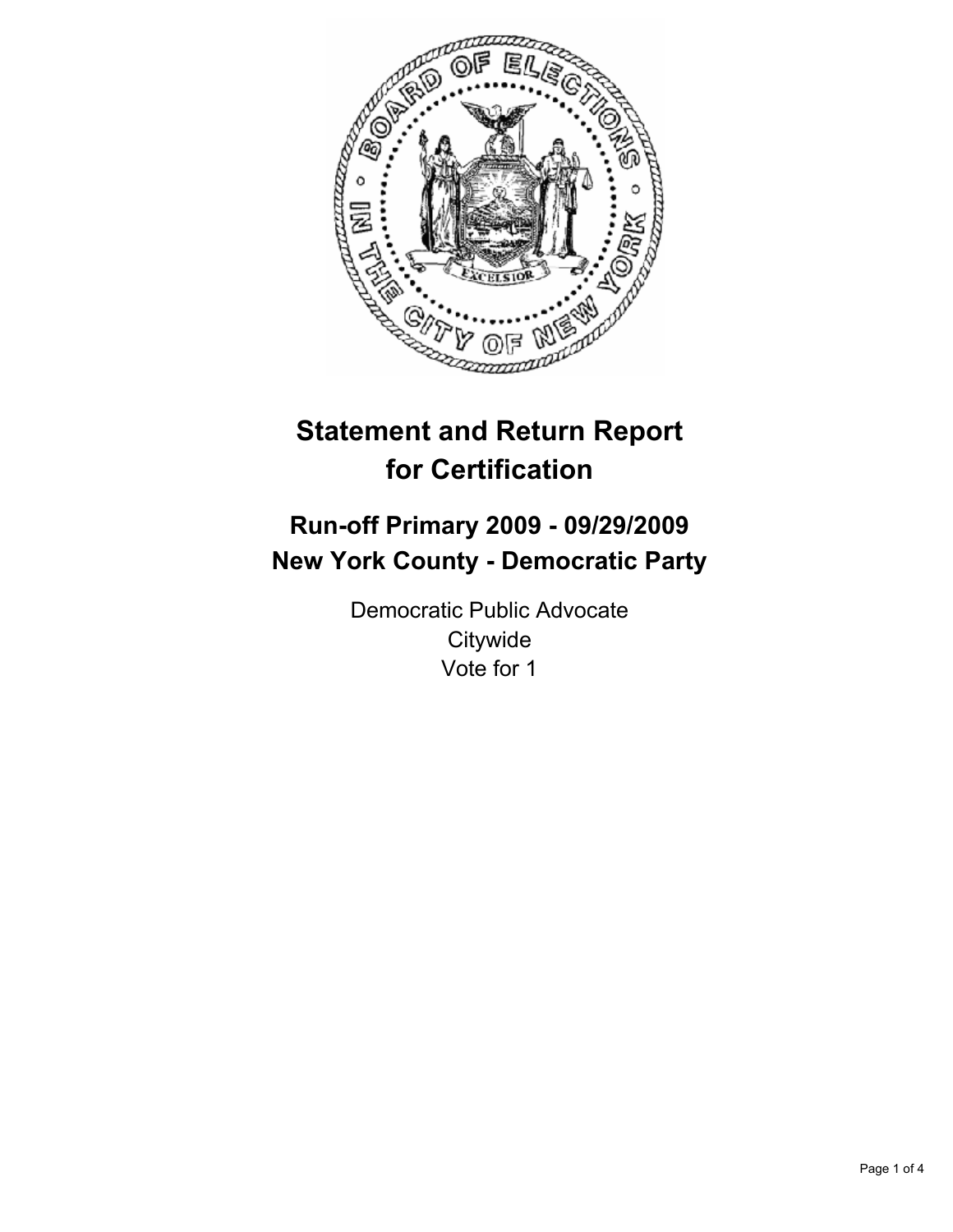

## **Assembly District 64**

| <b>EMERGENCY</b>      | 13    |
|-----------------------|-------|
| ABSENTEE/MILITARY     | 122   |
| AFFIDAVIT             | 111   |
| <b>BILL DE BLASIO</b> | 4.223 |
| <b>MARK GREEN</b>     | 2.877 |
| <b>Total Votes</b>    | 7.100 |

## **Assembly District 65**

| <b>Total Votes</b>    | 5,636 |
|-----------------------|-------|
| <b>MARK GREEN</b>     | 2.262 |
| <b>BILL DE BLASIO</b> | 3.374 |
| AFFIDAVIT             | 32    |
| ABSENTEE/MILITARY     | 203   |
| <b>EMERGENCY</b>      | 4     |

### **Assembly District 66**

| <b>Total Votes</b>    | 7.343 |
|-----------------------|-------|
| <b>MARK GREEN</b>     | 2,626 |
| <b>BILL DE BLASIO</b> | 4.717 |
| AFFIDAVIT             | 32    |
| ABSENTEE/MILITARY     | 178   |
| <b>EMERGENCY</b>      | 32    |

#### **Assembly District 67**

| <b>EMERGENCY</b>      | 30    |
|-----------------------|-------|
| ABSENTEE/MILITARY     | 240   |
| AFFIDAVIT             | 66    |
| <b>BILL DE BLASIO</b> | 6,378 |
| <b>MARK GREEN</b>     | 3,619 |
| <b>Total Votes</b>    | 9.997 |

#### **Assembly District 68**

| <b>Total Votes</b>    | 4.215 |
|-----------------------|-------|
| <b>MARK GREEN</b>     | 1,947 |
| <b>BILL DE BLASIO</b> | 2,268 |
| <b>AFFIDAVIT</b>      | 32    |
| ABSENTEE/MILITARY     | 207   |
| <b>EMERGENCY</b>      |       |

#### **Assembly District 69**

| <b>Total Votes</b>    | 8,850 |
|-----------------------|-------|
| <b>MARK GREEN</b>     | 3,000 |
| <b>BILL DE BLASIO</b> | 5,850 |
| <b>AFFIDAVIT</b>      | 41    |
| ABSENTEE/MILITARY     | 237   |
| <b>EMERGENCY</b>      | 23    |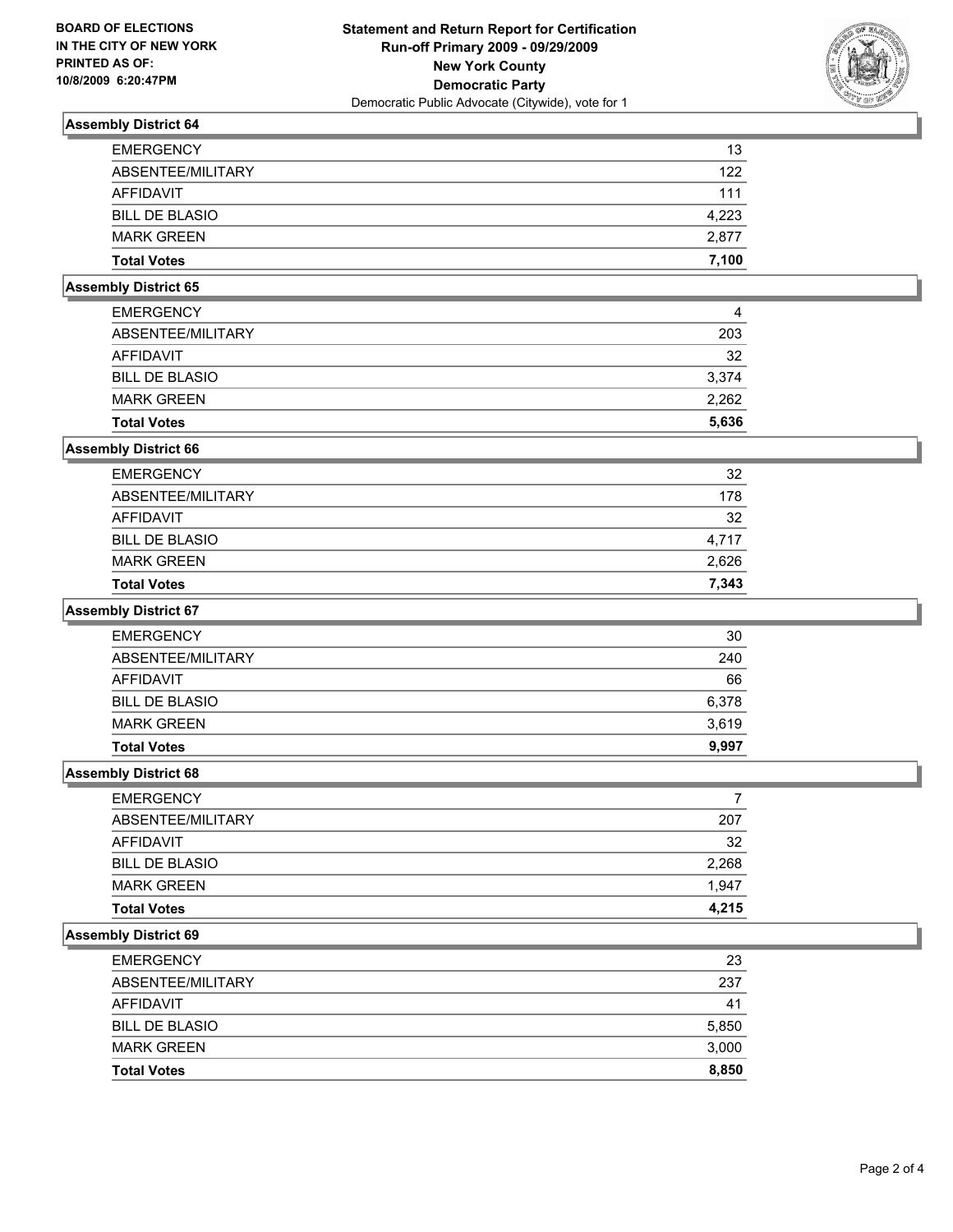

## **Assembly District 70**

| <b>EMERGENCY</b>      |       |
|-----------------------|-------|
| ABSENTEE/MILITARY     | 233   |
| AFFIDAVIT             | 54    |
| <b>BILL DE BLASIO</b> | 3,053 |
| <b>MARK GREEN</b>     | 2,271 |
| <b>Total Votes</b>    | 5.324 |

## **Assembly District 71**

| <b>EMERGENCY</b>      | 8     |
|-----------------------|-------|
|                       |       |
| ABSENTEE/MILITARY     | 160   |
| AFFIDAVIT             | 26    |
|                       |       |
| <b>BILL DE BLASIO</b> | 2.970 |
|                       |       |
| <b>MARK GREEN</b>     | 1.971 |
|                       |       |
| <b>Total Votes</b>    | 4.941 |

## **Assembly District 72**

| <b>Total Votes</b>    | 2,658 |
|-----------------------|-------|
| <b>MARK GREEN</b>     | 835   |
| <b>BILL DE BLASIO</b> | 1,823 |
| AFFIDAVIT             | 28    |
| ABSENTEE/MILITARY     | 44    |
| <b>EMERGENCY</b>      |       |

### **Assembly District 73**

| <b>Total Votes</b>    | 5.974 |
|-----------------------|-------|
| <b>MARK GREEN</b>     | 2,300 |
| <b>BILL DE BLASIO</b> | 3,674 |
| <b>AFFIDAVIT</b>      | 30    |
| ABSENTEE/MILITARY     | 176   |
| <b>EMERGENCY</b>      | 3     |

#### **Assembly District 74**

| <b>EMERGENCY</b>      | 17    |
|-----------------------|-------|
| ABSENTEE/MILITARY     | 130   |
| <b>AFFIDAVIT</b>      | 59    |
| <b>BILL DE BLASIO</b> | 4,017 |
| <b>MARK GREEN</b>     | 2,743 |
| <b>Total Votes</b>    | 6,760 |

#### **Assembly District 75**

| <b>Total Votes</b>    | 6.618 |
|-----------------------|-------|
| <b>MARK GREEN</b>     | 2,670 |
| <b>BILL DE BLASIO</b> | 3,948 |
| AFFIDAVIT             | 64    |
| ABSENTEE/MILITARY     | 197   |
| <b>EMERGENCY</b>      | 22    |